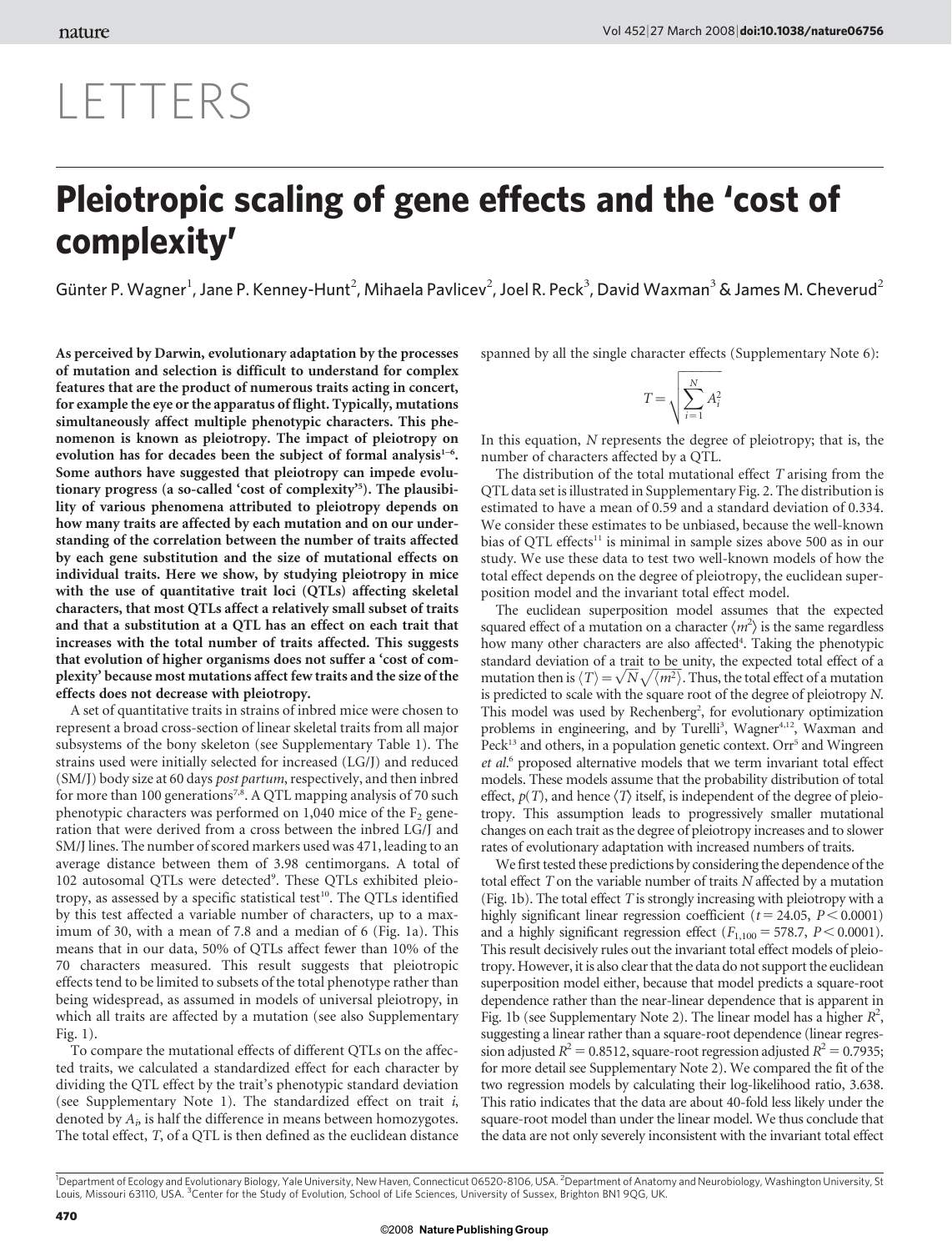

Note that 50% of QTLs affect only up to six traits, but there is a set of QTLs affecting as many as 25–30 traits. b, Regression of uncorrected total effect T on the number of traits N affected by a QTL. Note the very tight relationship between T and N. This result does not support the assumption that T is independent of the degree of pleiotropy. It also suggests that T increases more rapidly than predicted by the euclidean superposition model. Solid line, linear dependence; dashed line, square-root dependence. c, Regression of weight-corrected T on the number of traits N. The residual effects represent the distribution of mutational effects better than the raw QTL effects, but there is still a strongly positive relationship between corrected T and degree of pleiotropy. Solid line, linear dependence; dashed line, square-root dependence. d, To account for the correlations between the traits we calculated the 'effective number of traits' affected by a QTL, as described in the text. This correction reduces the maximal number of pleiotropic effects from 30 (b, c), to at most 24 effective traits. Even on this scale for pleiotropy the positive regression remains significant, suggesting that pleiotropy strongly influences the total phenotypic effect of a mutation. Solid line, linear dependence; dashed line, square-root dependence.

Figure 1 | Distribution of QTL effects on 70 skeletal traits in the mouse. a, The frequency distribution of the degree of pleiotropy of QTLs.

model but also suggest a stronger increase in the total effect with more traits affected than are predicted by the euclidean superposition model. The total effect of a mutation seems to be increasing more strongly with pleiotropy than predicted if we assume that the effect on each character remains the same.

One concern with this result is that a positive relationship between the number of traits affected by a QTL and the total effect could be caused by an artefact of QTL mapping. For instance, let us assume that all the QTLs have the same degree of pleiotropy and the same total effect on average. Let us further assume that for some QTLs the effects on a few traits are too small to be detected with our experimental design. This would lead to both an underestimate of the number of traits affected and an underestimate in the total effect, because the undetected effects are not added to the estimate of the total effect. In this way QTLs for which fewer effects are detected will also have systematically smaller total effects, leading to a positive regression of the total effect on the estimated pleiotropy (the number of traits affected). To assess whether our result in Fig. 1b can be explained as such an artefact, we calculated the predicted regression slope given the detection limit for QTL effects (see Supplementary Note 3). For our data this slope is predicted to be 0.0033 or less. The observed slope is about tenfold that predicted by this model:  $0.047 \pm 0.0019$ . We conclude that the result in Fig. 1b is unlikely to be caused by a detection artefact.

We considered two other ways in which the inferences about a positive relationship between pleiotropy and total effect could be flawed. First, the distribution of QTL effects revealed by this cross might not be an unbiased sample of all mutational effects, because the two lines used in this experiment were created by divergent selection for body weight. Alleles with a larger impact on body weight therefore had a greater chance of being fixed than alleles with smaller effects. The distribution of QTL effects might thus not reflect the true mutational distribution for skeletal traits but might over-represent alleles with large effects on components of overall body size. Second, the degree of pleiotropy might be overestimated because of correlations between traits. We address these two concerns below.

To test whether our conclusions are influenced by the fact that the strains were subject to directional selection on body weight rather than mutation accumulation, we calculated the partial regression of trait value on body weight and re-analysed the weight-corrected trait values. Plausibly, these values are more representative of the distribution of mutational effects. The results are shown in Fig. 1c and Supplementary Fig. 3. There is still a clear positive relationship between the total effect and the number of traits affected. The scatter is greater, but the regression coefficient is clearly positive and significant (t = 9.887,  $P \le 2 \times 10^{-16}$ ,  $F_{1,100} = 97.74$ ,  $P \le 0.0001$ ).

To test whether our inference could be due to an overestimate of the degree of pleiotropy, we considered the hypothesis that the degree of pleiotropy is less than the number of traits as a result of correlations between the traits. To address this, we first tested whether the phenotypic covariance matrix of the traits affected by a QTL has fewer dimensions than the number of traits. As discussed in Supplementary Note 5, error variance has the effect of inflating the dimensionality of a covariance matrix. To correct for this effect, we implemented an adjusted bootstrap procedure that uses an estimated error threshold to test for the dimensionality of the covariance matrix (see Supplementary Methods). All QTLs except one affect sets of characters that have full dimensionality according to this criterion. Another way of assessing the effect of trait correlations on our result is to estimate an 'effective number of traits',  $N_{\text{eff}}$ . We propose to use the following simple equation (see Supplementary Note 4)

## $N_{\text{eff}}=N-Var(\lambda)$

where  $\text{Var}(\lambda)$  is the variance of the eigenvalues of the error-corrected correlation matrix. Figure 1d gives the result with QTL effects T and the effective number of traits. Again there is a significant positive relationship (linear regression coefficient  $t = 10.99$ ,  $P < 0.0001$ ;  $F_{1,100} = 548.7, P \le 0.0001$ . We therefore conclude that the total effect of a pleiotropic mutation increases with the degree of pleiotropy, even when correlations between traits are taken into account. Regressing weight-corrected mutational effects on effective trait number (Supplementary Fig. 4) still gives a positive relationship between mutation effects and degree of pleiotropy ( $t = 8.974$ ,  $P = 1.75 \times 10^{-14}$ ;  $F_{1,100} = 94.96$ ,  $P = 3.59 \times 10^{-16}$ ;  $R^2 = 0.4819$ ) but does not discriminate between the linear and the square-root regression models.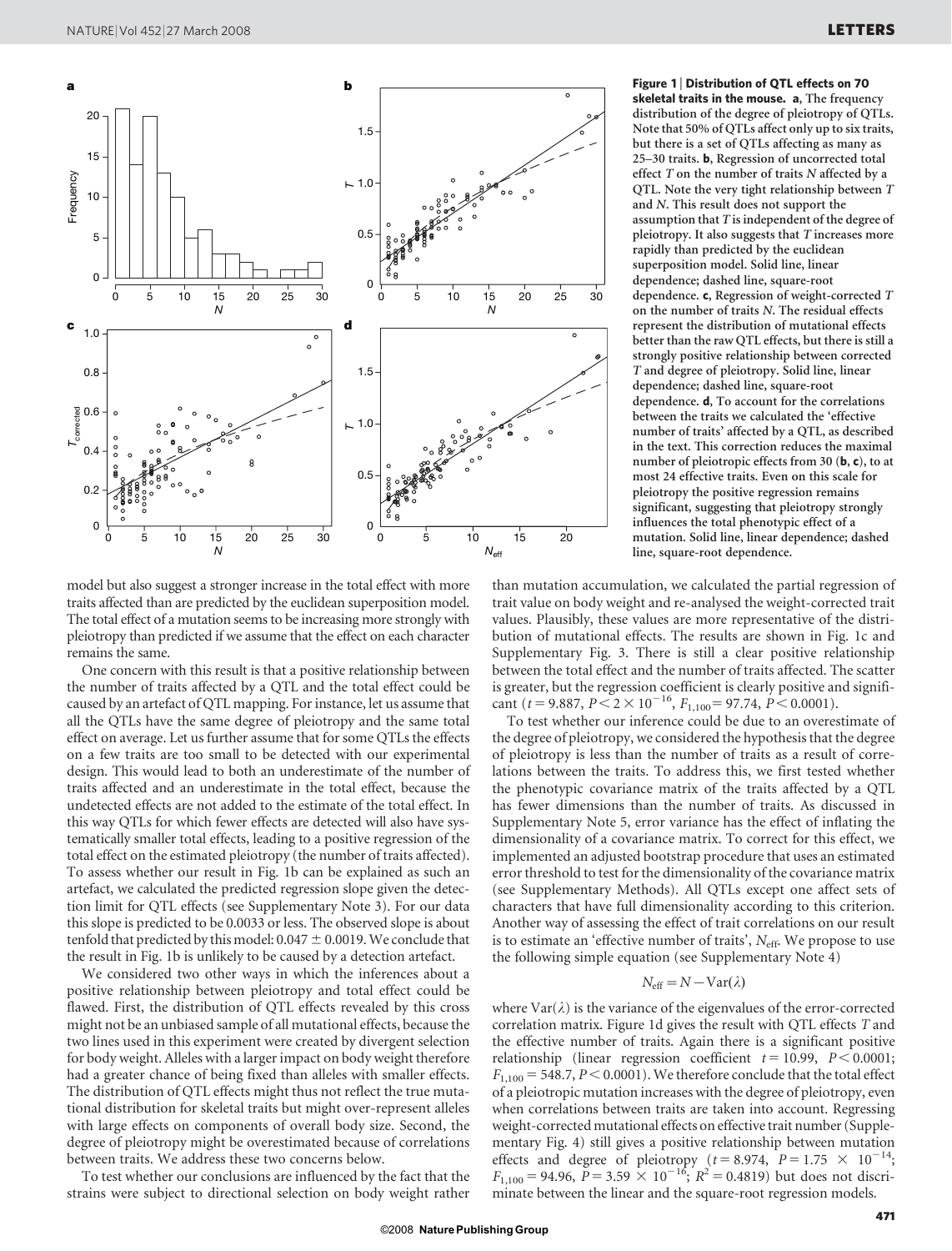The observed linear relationship between total effect size and the number of traits implies that the average mutational effect, per trait, is increasing with the square root of the degree of pleiotropy. Mutations with a high degree of pleiotropy have more substantial effects on each trait than mutations with a more limited degree of pleiotropy. This pattern is reminiscent of the decanalizing effects of major mutations $14$  except that in this case the alleles are not pathological, as other large effect alleles may be, but are part of the natural variation of the species. In addition, this effect is not due to the release of hidden genetic variation, which is a generic feature of genes with epistasis<sup>15</sup>. We conclude that an increased degree of pleiotropy is accompanied by an increase in the overall phenotypic effects of mutations even among 'minor effect' alleles.

These findings affect predictions about the consequences of complexity on evolvability in two ways. First, the reason that Fisher's geometric model suggests a decrease in evolvability with increasing number of traits (complexity) is that his and all studies following his approach assume that each mutation potentially affects all traits ('universal pleiotropy'). Therefore with increasing complexity it becomes increasingly unlikely that all traits are affected by a mutation in a way that causes fitness to increase. However, the effects we detected in our study are not nearly as widely pleiotropic as assumed by the model of universal pleiotropy. QTL effects are more restricted to parts of the phenotype as suggested by the idea of variational modularity<sup>16,17</sup>. Why this is so is unclear, but there is increasing evidence that natural selection can change pleiotropy such that evolvability increases<sup>18</sup>. If, at any one time, only one or a few characters are maladapted, modularity increases evolvability<sup>19,20</sup>. The second factor that was cited as leading to a lower evolvability of complex organisms is the assumption of constant total effect<sup>5</sup>. This assumption was introduced to accommodate the fact that most mutations have small effects<sup>5,6</sup>. In contrast, the euclidean superposition model with universal pleiotropy predicts that the probability of small-effect mutations becomes very small. This is so because if many characters are affected by each mutation, then it would be unlikely that the total effect is small. The constant-total-effect model, however, has the consequence that the average effect per character decreases and thus the rate of response to directional selection also decreases, leading to another cost of complexity prediction. However, our data show that the total effects of mutation actually increase with pleiotropy. It therefore seems that in real organisms the combination of restricted rather than universal pleiotropy, andincreasing total effects, could be seen as evolution's answer to the challenges of evolving complex organisms with random variation and selection.

#### METHODS SUMMARY

The experimental population results from an intercross of inbred mouse strains LG/J and SM/J^21–23. We measured 70 skeletal traits on 1,040 individuals of the  $\rm F_2$ generation (see Supplementary Table 1). QTLs were calculated by interval mapping<sup>22,24</sup>, and correcting for multiple tests<sup>25</sup>. Tests for pleiotropy were performed<sup>10</sup>. The additive effect of an allele is  $A = a/s.d.,$  where a is half the difference between the homozygotes. The total effect of a QTL is  $T = \sqrt{\sum A_i^2}$ .

To correct for the effects of selection on body size during the generation of inbred lines, we included body weight as a covariate in the course of interval mapping $24$ . We determined the true dimensionality by comparing the eigenvalues with the thresholds derived from known trait-specific measurement errors. For each QTL we constructed the phenotypic covariance matrix for the traits affected, and determined its eigenvalues and eigenvectors. The error threshold was estimated as the projection of the error variance onto the respective eigenvector. The significance of the eigenvalue is estimated by a bootstrap procedure.

We further estimated the 'effective number of traits' by accounting for correlations between traits. The measured covariance matrix was corrected for measurement error by subtracting the error variances from the diagonal. From the corrected covariance matrix we calculated the eigenvalues of the correlation matrix. The variance of these eigenvalues was subtracted from the number of traits to obtain the effective dimensionality.

To compare the fit of the data between linear and square-root regression we calculated the respective log-likelihood of the model from the regression residuals, assuming a normal distribution of residuals. We used the log-likelihood ratio to estimate the ratio between model fits. We consider a log-likelihood ratio of less than –3.0 to be 'significantly' better support for the particular model.

Full Methods and any associated references are available in the online version of the paper at<www.nature.com/nature>.

#### Received 23 August 2007; accepted 28 January 2008.

- 1. Fisher, R. A. The Genetical Theory of Natural Selection (Clarendon, Oxford, 1930). 2. Rechenberg, I. Evolutionsstrategie: Optimierung technischer Systeme nach Prinzipien der biologischen Evolution (Fromman-Holzboog, Stuttgart, 1973).
- Turelli, M. Effects of pleiotropy on predictions concerning mutation-selection balance for polygenic traits. Genetics 111, 165–195 (1985).
- 4. Wagner, G. P. The influence of variation and developmental constraints on the rate of multivariate phenotypic evolution. J. Evol. Biol. 1, 45–66 (1988).
- Orr, H. A. Adaptation and the cost of complexity. Evolution Int. J. Org. Evolution 54, 13–20 (2000).
- 6. Wingreen, N. S., Miller, J. & Cox, E. C. Scaling of mutational effects in models of pleiotropy. Genetics 164, 1221–1228 (2003).
- Chai, C. K. Analysis of quantitative inheritance of body size in mice II: gene action and segregation. Genetics 41, 165–178 (1956).
- 8. Eppig, J. T., Bult, C. J., Kadin, J. A., Richardson, J. E. & Blake, J. A. and the members of the Mouse Genome Database Group. The mouse genome data base (MGD): from genes to mice – a community resource for mouse biology. Nucleic Acids Res. 33, D471–D475 (2005).
- 9. Kenney-Hunt, J. P. et al. Pleiotropic patterns of quantitative trait loci for seventy murine skeletal traits. Genetics. (in the press).
- 10. Knott, S. A. & Haley, C. S. Multitrait least squares for quantitative trait loci detection. Genetics 156, 899–911 (2000).
- 11. Xu, S. Theoretical basis of the Beavis effect. Genetics 165, 2259–2268 (2003).<br>12 Wagner G. P. Multivariate mutation-selection balance with constrained
- 12. Wagner, G. P. Multivariate mutation-selection balance with constrained pleiotropic effects. Genetics 122, 223–234 (1989).
- 13. Waxman, D. & Peck, J. R. Pleiotropy and preservation of perfection. Science 279, 1210–1213 (1998).
- 14. Waddington, C. H. The Strategy of Genes (Macmillan, New York, 1957).
- Hermisson, J. & Wagner, G. P. The population genetic theory of hidden variation and genetic robustness. Genetics 168, 2271–2284 (2004).
- 16. Wagner, G. P. & Altenberg, L. Complex adaptation and the evolution of evolvability. Evolution Int. J. Org. Evolution 50, 967-976 (1996).
- Hansen, T. F. Is modularity necessary for evolvability? Remarks on the relationship between pleiotropy and evolvability. Biosystems 69, 83–94 (2003).
- 18. Wagner, G. P., Pavlicev, M. & Cheverud, J. M. The road to modularity. Nature Rev. Genet. 8, 921–931 (2007).
- Welch, J. J. & Waxman, D. Modularity and the cost of complexity. Evolution Int. J. Org. Evolution 57, 1723–1734 (2003).
- 20. Martin, G. & Lenormand, T. A general multivariate extension of Fisher's geometrical model and the distribution of mutation fitness effects across species. Evolution Int. J. Org. Evolution 60, 893–907 (2006).
- 21. Cheverud, J. M. et al. Quantitative trait loci for murine growth. Genetics 142, 1305–1319 (1996).
- 22. Vaughn, T. T. et al. Mapping quantitative trait loci for murine growth: a closer look at genetic architecture. Genet. Res. 74, 313–322 (1999).
- 23. Cheverud, J. M. et al. Genetic architecture of adiposity in the cross of LG/J and SM/J inbred mice. Mamm. Genome 12, 3–12 (2001).
- 24. Haley, C. S. & Knott, S. A. A simple regression method for mapping quantitative trait loci in line crosses using flanking markers. Heredity 69, 315–324 (1992).
- 25. Cheverud, J. M. A simple correction for multiple comparisons in interval mapping genome scans. Heredity 87, 52–58 (2001).

Supplementary Information is linked to the online version of the paper at <www.nature.com/nature>.

Acknowledgements We thank A. Pyle, A. Kondrashov and B. Walsh for suggestions that have improved this manuscript. We thank the members of the Wagner and Cheverud laboratories for critical discussion. J.P. and D.W. thank members of the evolution group at Sussex. J.M.C. is funded by the National Institutes of Health and the National Science Foundation (NSF), G.P.W. acknowledges funding from the NSF, the Humboldt Foundation and the John Templeton Foundation, M.P. is funded by the Austrian Science Foundation (FWF) Fellowship, and the work of D.W. was supported by the Leverhulme Trust.

Author Contributions G.P.W. conceived this study, participated in the statistical analysis and wrote the manuscript. J.P.K.-H. collected the morphological data and performed the QTL analysis. M.P. did the statistical analyses. J.M.C. was responsible for generating the mouse populations and the genotype data used in the original mapping and advised on the pleiotropic scaling analysis. J.P. and D.W. performed a theoretical analysis of the scaling of trait effects with pleiotropy. All authors participated in the preparation of the manuscript.

Author Information Reprints and permissions information is available at <www.nature.com/reprints>. Correspondence and requests for materials should be addressed to G.P.W. [\(gunter.wagner@yale.edu\)](mailto:gunter.wagner@yale.edu) or J.M.C. [\(cheverud@pcg.wustl.edu\).](mailto:cheverud@pcg.wustl.edu)